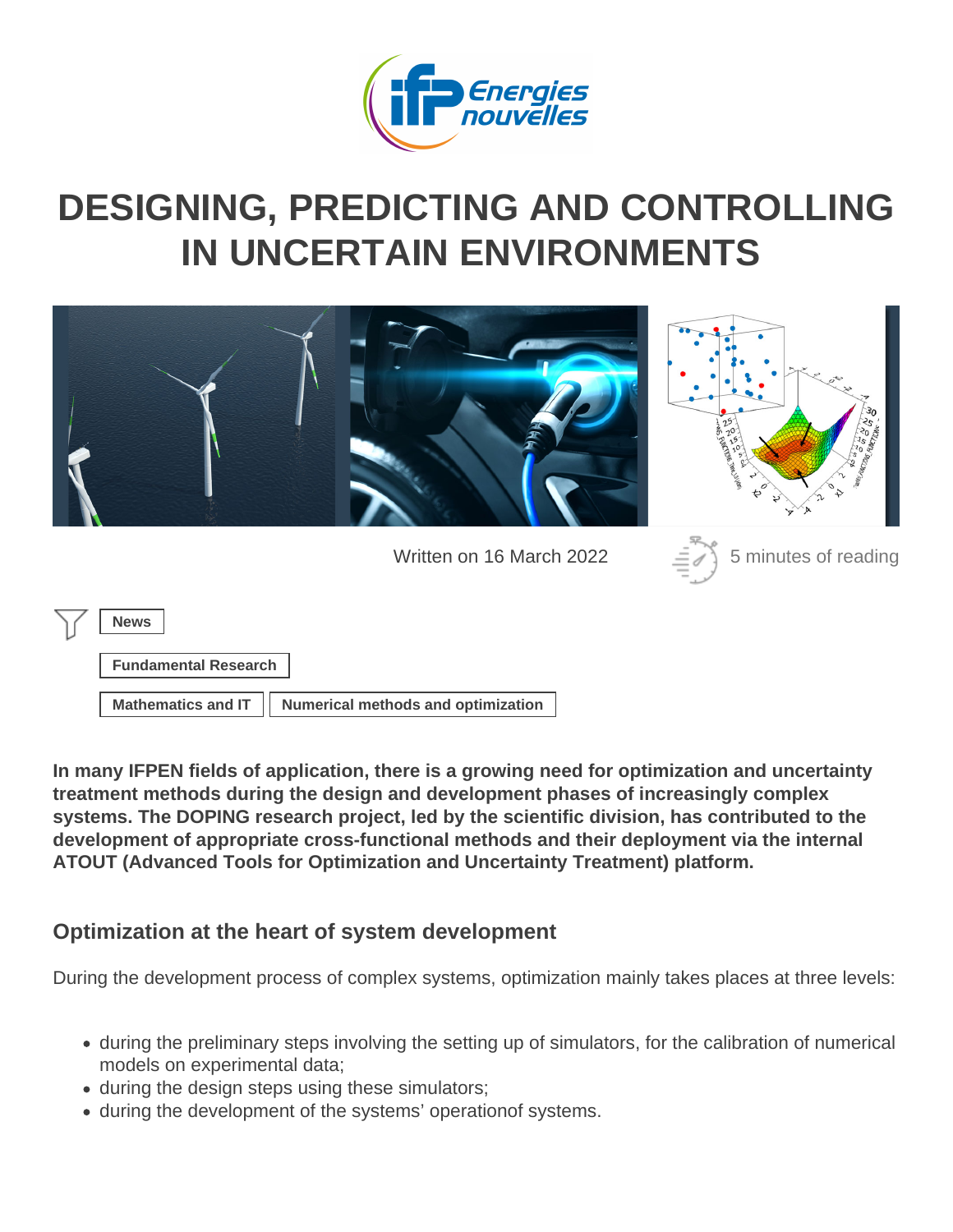In each of these steps, it is essential to accurately take into account all the inputs, with their varied nature (continuous and discrete variables, categorical, scalar and functional variables), and the often multiple and non-linear outputs . It is also necessary to integrate uncertainties specific to the system under consideration, its production and its operating environment. An additional difficulty lies in the calculation time required to simulate these complex systems using existing numerical models. Their repeated use within optimization and statistical exploration processes then leads to the construction of substitute models, or meta-models, which are less time consuming.

### Three operational objectives

Attached to a fundamental research program, the DOPING project focused on scientific challenges affecting three operational objectives common to IFPEN's diverse fields of innovation (Figure 1) :

- 1. Risk, uncertainty and sensitivity analysis for understanding and controlling the operation of systems.
- 2. The calibration of numerical models using experimental data or data assimilation to predict the behavior of the system and reduce uncertainties associated with these predictions.
- 3. The optimal design of systems incorporating reliability and robustness constraint.

Figure 1 : Operational objectives

# The ATOUT platform

Capitalizing on research results is generally a crucial step with a view to potential future developments. Capitalization of the methods developed was conducted via an existing internal platform that was adapted and extended for multiple IFPEN applications in partnership with the Information Systems Division and Tech'Advantage, an IFPEN subsidiary. This platform, called ATOUT (Advanced Tools for Optimization and Uncertainty Treatment), is available to research and innovation divisions for their application needs and enables coupling with application-specific simulators ( [DeepLines™](http://www.principia-group.com/blog/product/produit-deeplines/), [DeepLines](http://www.principia-group.com/blog/product/deeplines-wind/), [FEMM](https://www.femm.info/wiki/HomePage), Abaqus®, [PlugIm!,](https://www.plugim.fr/) [PumaFlow](https://www.beicip.com/reservoir-simulation)®, etc.).

#### Main research topics

The research topics studied by the DOPING project lie at the crossroads of different mathematical fields: numerical optimization, statistical modeling, machine learning and uncertainty quantification ( Figure 2).

Experimental design is a key step for constructing predictive response surfaces, from "black box" computationally expensive simulators. The choice of points to simulate is thus guided by the operational objective being pursued: global sensitivity or uncertainty analysis, probability estimation (of failure, for example [2], optimization or inversion [3]. One of the recurrent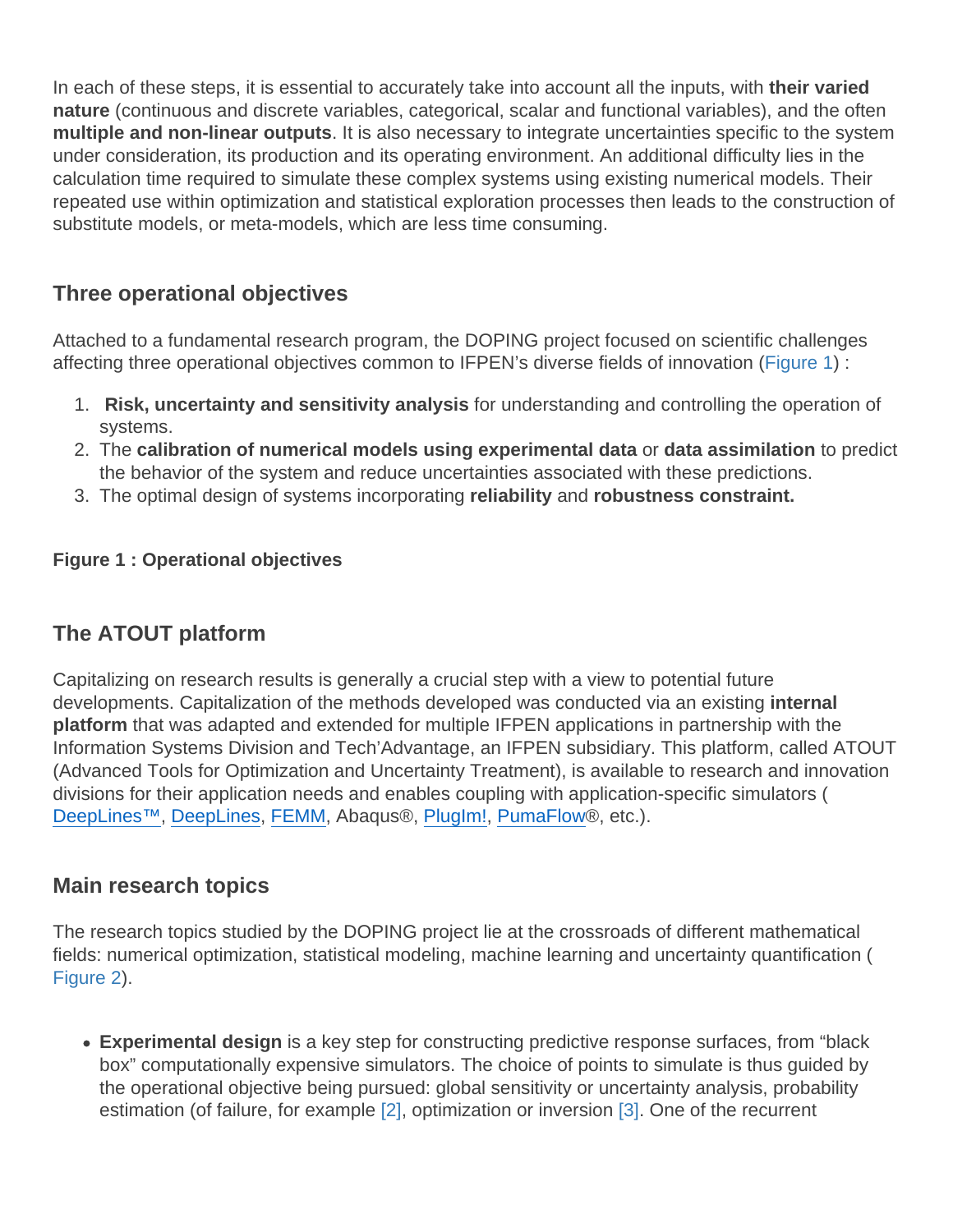difficulties is integration of the constraints on input variables, particularly constraints constructed from simulator outputs ("black box" constraints), or even instabilities or simulation failures ("hidden" constraints).

- The design of reliable technologies requires the development of appropriate risk analysis and optimization tools: (i) for the estimation, at reasonable simulation costs, of rare events, such as the failure of a one-shore wind turbine tower or of the anchoring system of a floating turbine [2], (ii) for inversion and optimization under probabilistic constraints [3] [4], such as constraints on failure probabilities.
- Some applications involve functional variables with spatial or time dependencies (for example in wind turbine applications: wind speed depends on time). A classic discretization approach with respect to these variables leads to vectors of a large size. The research conducted is aimed at preserving the functional nature of the variables, while reducing their dimension [3][4], prior to their integration in an optimization or inversion process.
- In the field of the optimal design of complex systems (design of mechanical systems or refining processes, oil field or wind farm optimization, etc.), the optimization problems to be solved may depend on discrete variables, in addition to continuous variables describing the dimensions or properties of the different components [1][5][6].

What is a discrete variable ?

This could be, for example: a number of components (integer variables), different materials (categorical variables, generally unordered), the presence or not of certain components (binary variables).

Many of the results obtained in the DOPING project and validated on applications are now available in the ATOUT platform and have been used within the context of collaborative projects as well as the provision of services.

Figure 2 : DOPING project research themes, theses and associated collaborations

# After DOPING comes DeTOCS

The research conducted in DOPING on these research topics is being continued into the DeTOCS (Design Tools for Optimization and Control of complex systems) project, with an extension of the scope of application and expertise to include system control . The DETOCS project is being conducted within the framework of several collaborative projects:

- ANR projects: th[e SAMOURAI](https://www.ifpenergiesnouvelles.fr/samourai) project on optimization, uncertainty and reliability analysis based on simulations and meta-models and the [ALEKCIA](https://www.ifpenergiesnouvelles.fr/alekcia) project aimed at developing innovative tools for the prediction and enhanced analysis of turbulent reactive flows in hydrogen IC engines;
- [CIROQUO](https://ciroquo.ec-lyon.fr/), a "Consortium Industrie Recherche pour l'Optimisation et la Quantification d'incertitude pour les données Onéreuses" (industrial research consortium dedicated to the